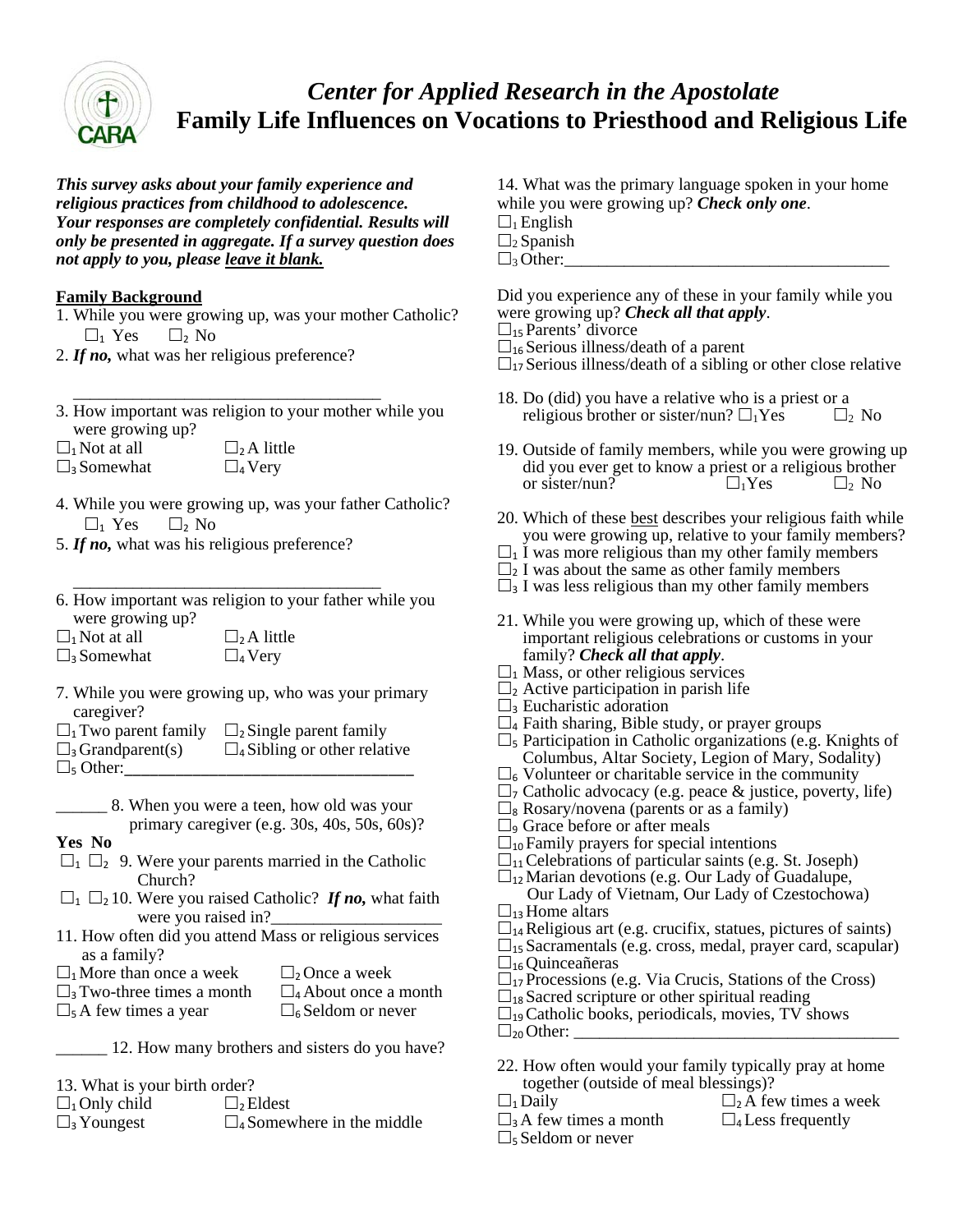- 23. What in your family background was most influential in your discernment of your vocation?
- 24. What more from your family would have been helpful

#### **Encouragement and Discouragement**

#### **Yes No**

- $\Box_1$   $\Box_2$  25. Did your mother ever speak to you about a vocation to priesthood or religious life?
- $\Box_1$   $\Box_2$  26. Did your father ever speak to you about a vocation to priesthood or religious life?
- $\Box_1$   $\Box_2$  27. Did another family member ever speak to you about a vocation to priesthood or religious life?
- $\Box_1$   $\Box_2$  28. Overall, was starting a discussion with your family about your vocation easy for you?

29. How much encouragement did (do) you receive from these family members in regard to your religious vocation?

| <b>Encouragement when</b><br>first considering your<br>vocation to priesthood<br>or religious life |                     |          |                                          | <b>Encouragement</b><br>currently in your life<br>and ministry as a priest<br>or religious |            |                     |          |                                          |
|----------------------------------------------------------------------------------------------------|---------------------|----------|------------------------------------------|--------------------------------------------------------------------------------------------|------------|---------------------|----------|------------------------------------------|
| None                                                                                               | Only<br>a<br>Little | Some     | Very<br>Much                             |                                                                                            | None       | Only<br>a<br>Little | Some     | Very<br>Much                             |
| □1                                                                                                 | $\Box$ 2            | $\Box_3$ | $\sqcup_{\scriptscriptstyle\mathcal{A}}$ | Mother                                                                                     | $\Box$ 1   | $\Box$              | ⊾ا       | $\Box_4$                                 |
| $\sqcup_1$                                                                                         | ∈∟                  | ⊔з       | $\sqcup_{\scriptscriptstyle\mathcal{A}}$ | Father                                                                                     | $\sqcup_1$ | $\Box$              | ⊔з       | $\sqcup_{\scriptscriptstyle\mathcal{A}}$ |
| □1                                                                                                 | $\overline{\Box}_2$ | $\Box_3$ | $\overline{\mathbb{L}}_4$                | Sibling                                                                                    | $\cup_1$   | ط∟                  | ⊾ا       | $\sqcup$                                 |
| $\Box$ 1                                                                                           | $\Box$              | Ш٩       | $\Box$ a                                 | Aunt/<br>Uncle                                                                             | $\Box$ 1   | $\Box$              | ∐з       | $\overline{a}$                           |
| □1                                                                                                 | $\vert \cdot \vert$ | ⊥่ว      | $\perp$                                  | Cousin                                                                                     | $ _1$      | $\vert \cdot \vert$ | $\Box_3$ | $\Box$ a                                 |
| $\Box$ 1                                                                                           | ١,                  | Jз       | ⅃ℴ                                       | Grand<br>parent                                                                            | $\Box$     | Jر                  | Jз       |                                          |

30. Briefly describe how your family supported your vocational discernment.

Please indicate whether or not any of the following ever discouraged you in your vocational discernment: **Yes No** 

- $\Box_1$   $\Box_2$  31. Mother
- $\square_1 \square_2 32$ . Father
- $\square_1 \square_2$  33. Sibling
- $\Box_1$   $\Box_2$  34. Aunt/Uncle
- $\Box_1$   $\Box_2$  35. Cousin
- $\Box_1$   $\Box_2$  36. Grandparent

what  $\frac{\text{hole}}{\text{hole}}$  from your family would have been helpful  $\left| \frac{37}{12} \right|$ . Briefly describe how your family discouraged your vocational discernment.

#### **Background and Demographics**

- 38. Please select the category that best describes your primary ethnicity/cultural background?
- $\Box_1$ Caucasian/European American/White
- $\Box_2$  African/African American/Black
- $\square$ <sub>3</sub> Hispanic/Latino(a)
- $\square$ <sub>4</sub> Asian/Pacific Islander/Native Hawaiian
- $\square$ <sub>5</sub> Native American/Alaska Native
- $\square_6$  Other:  $\square$

### **Yes No**

- $\Box_1$   $\Box_2$  39. Were you born in the United States?
- 40. If no, when did you first move to the U.S.?
- $\Box_1$   $\Box_2$ 41. Were you baptized Catholic as an infant?
	- \_\_\_\_\_\_42. *If no*, year you became a Catholic.
- $\Box_1$   $\Box_2$ 43. Were you ever home-schooled?
- $\Box_1$   $\Box_2$  44. Did you ever attend parish-based religious education (e.g. CCD or PSR)?
	- \_\_\_\_\_\_45. *If yes*, years of parish-based religious education.
- $\Box_1$   $\Box_2$  46. Have you ever been married?
- $\Box_1$   $\Box_2$ 47. Do you have children?
- 48. Did you ever attend any of the following?
- $\Box$ <sub>1</sub> Catholic primary school (preschool through grade 8)
- $\square$ <sub>2</sub> Catholic secondary school (grades 9 through 12)
- $\square$ <sub>3</sub> Catholic college or university
- $\square$ <sub>4</sub> Catholic seminary
- 49. What is the highest level of education you completed before entering your religious institute or seminary?
- $\Box_1$  High School diploma or less
- $\Box$ <sub>2</sub>Trade or technical school
- $\square$ <sub>3</sub> Some college, but not a Bachelor's degree
- $\Box$ 4 College or university undergraduate degree
- $\square$ <sub>5</sub> Graduate degree
	- \_\_\_\_\_\_50. Year you were born.
	- \_\_\_\_\_\_51. Year you first considered a vocation.
	- \_\_\_\_\_\_52. Year you entered religious life (if applicable).
	- \_\_\_\_\_\_53. Year you entered seminary (if applicable).
	- 54. Year of professed perpetual vows (if applicable).
		- 55. Year of ordination (if applicable).